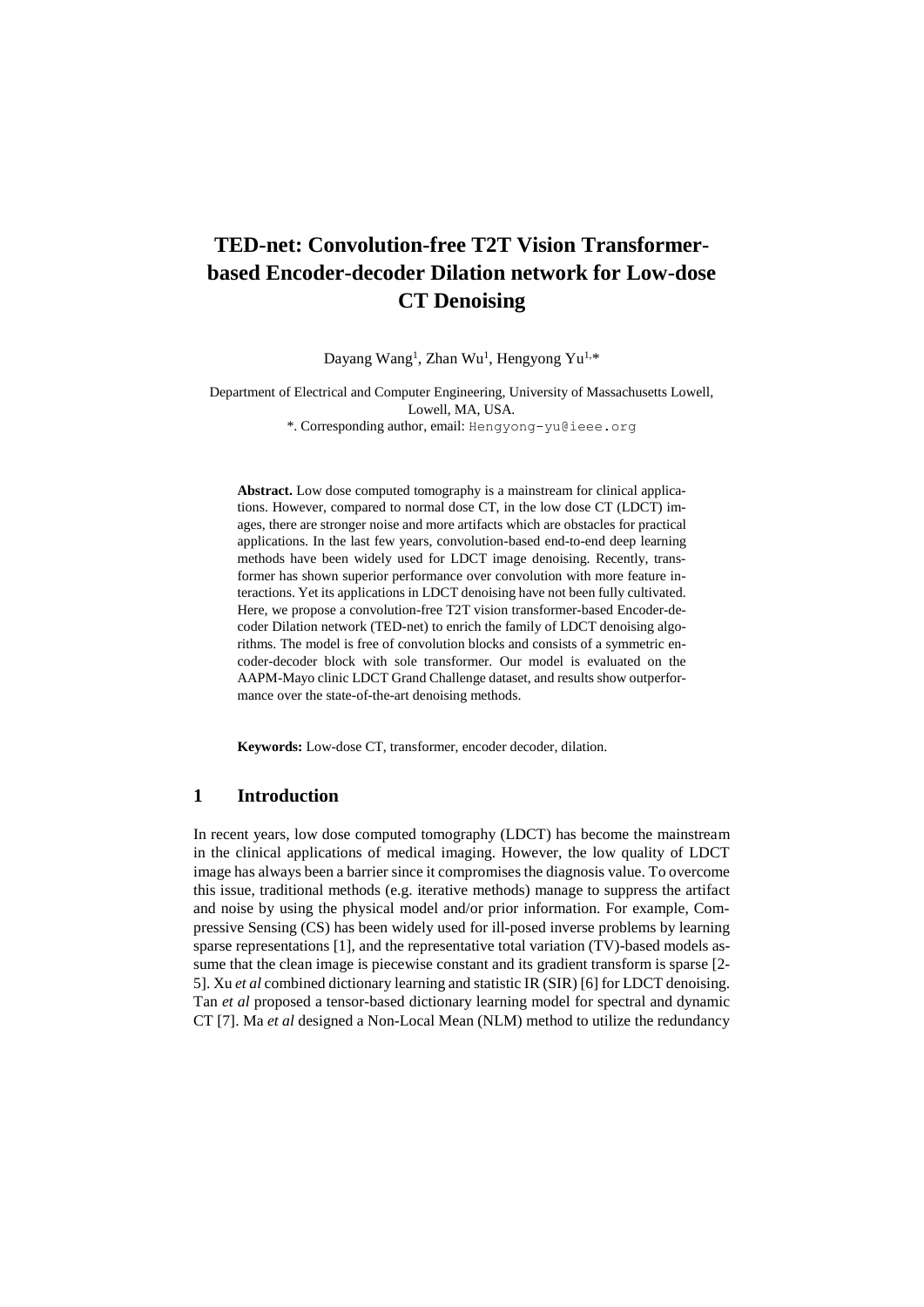of information across the whole image rather than local operations on neighboring image voxels [8]. Nonetheless, none of these algorithms is adopted in commercial scanners because of the hardware limitations and high computational cost [9].

In last few years, deep learning-based methods attracted more attention for CT denoising and achieved the state-of-the-art performance [10]. Chen *et al* combined the auto-encoder, deconvolution network, and shortcut connections into a residual encoderdecoder convolution neural network (CNN) for CT imaging [11]. Yang *et al* used WGAN-VGG in the denoising base network and adopted perceptual loss to evaluate the reconstructed image quality [12]. Fan *et al* constructed a quadratic neuron-based autoencoder with more robustness and utility for model efficiency in contradiction of other CT denoising methods [13]. However, these convolution-based methods has limited ability to capture contextual information with long spatial dependence in image or feature maps.

Very recently, transformer [14] has gradually become the dominant method in the natural language processing (NLP) [15-18] and computer vision (CV) fields [19-31]. Transformer has achieved a great performance in high level tasks, such as classification, object detection, image segmentation, *etc*. Dosovitskiy *et al* first proposed vision transformer (ViT) in the CV field by mapping an image into  $16\times16$  sequence words [23]. To overcome the simple tokenization in ViT, Yuan *et al* further proposed a Token-to-Token method to enrich the tokenization process [29]. Moreover, Liu *et al* designed a swin transformer to include patch fusion and cyclic shift to enlarge the perception of contextual information in tokens [27]. Researches also explored the transformer for low vision task [21, 24, 25]. However, transformer in LDCT denoising has not been well explored. Zhang *et al* designed a TransCT-net to utilize transformer in the high frequency (HF) and low frequency (LF) composite inference [32]. Nevertheless, Zhang's work includes a lot of convolutions in the HF/LF tokenization and Piecewise Reconstruction module. So far, there is no convolution-free model for LDCT denoising. In this paper, for the first time, we propose a convolution-free Transformer Encoder-decoder Dilation (TED-net) model and evaluate its performance compared with other state-of-the-art models.

The rest of this paper is organized as follows. Part II introduces the key methods used in our proposed model. Part III reports the experiment details and results. Part IV discusses some related issues and make a conclusion.

### **2 Methods**

In this paper, we propose a convolution-free T2T vision transformer-based Encoderdecoder Dilation network (TED-net). As shown in **[Fig. 1](#page-2-0)**, in the encode part, the model includes Tokenization block, Transformer Block (TB), Cyclic Shift Block (CSB), Token-to-Token block with Dilation (T2TD) and without dilation (T2T). The decoder part includes T2T, T2TD, Inverse Cyclic Shift Block (ICSB) and Detokenization Block.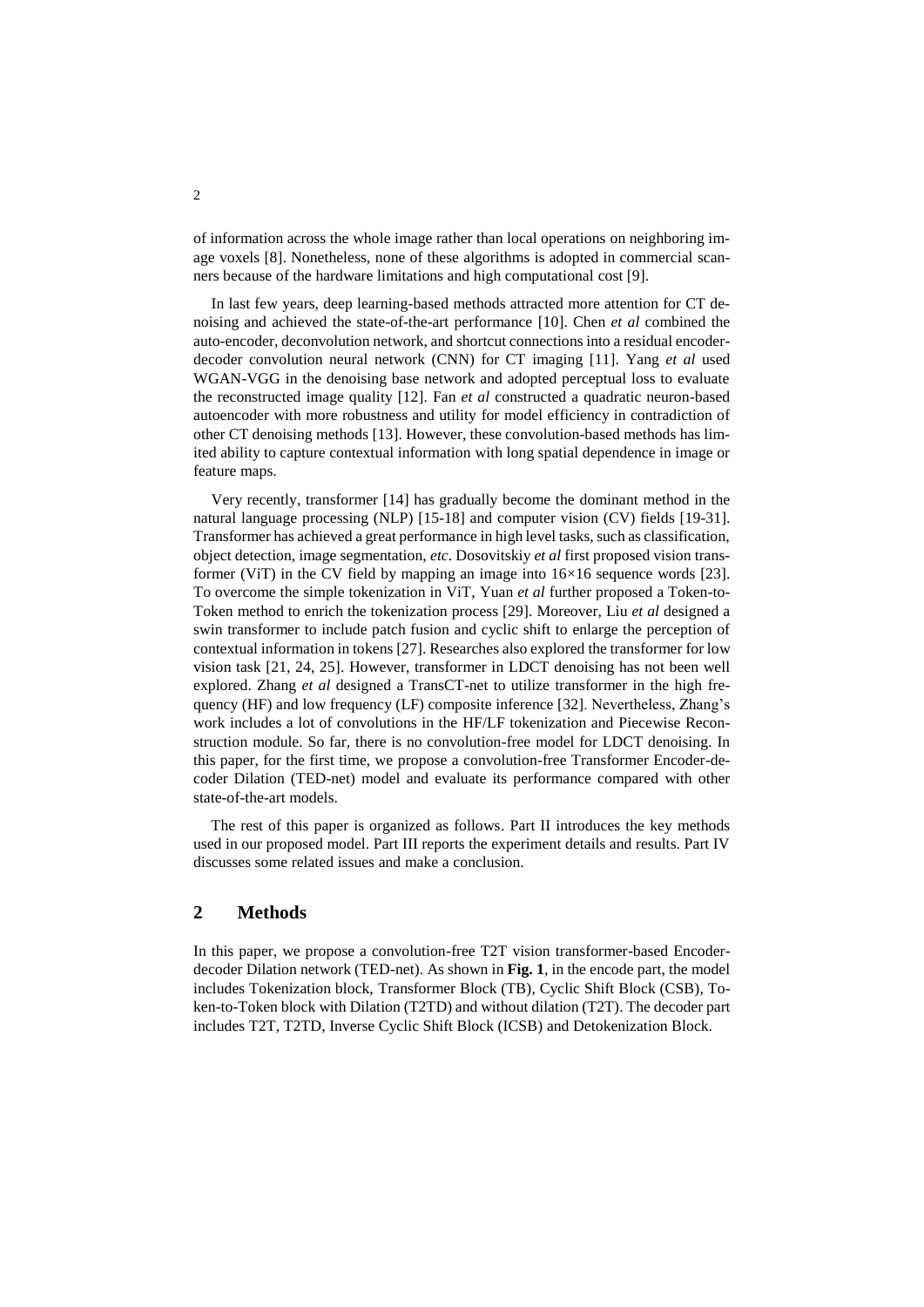

<span id="page-2-0"></span>**Fig. 1.** The pipeline of our proposed TED-net. Tokenize block uses unfold to extract tokens from image patches while DeToken block applies Fold to convert tokens back to image. TB includes a typical transformer block. CSB uses cyclic shift operation and ICSB employs inverse cyclic shift. T2T incorporates Token-to-Token block to enhance tokenization while T2TD includes Dilation in the T2T tokenization process. The final image is obtained by subtracting the model residual output from the noisy input image.

### **2.1 Noise Model**

The LDCT denoising task attempts to recover a clean NDCT image  $y \in \mathbb{R}^{N \times N}$  from a matching noise LDCT image  $x \in \mathbb{R}^{N \times N}$  by using a general denoising model  $D: \mathbb{R}^{N \times N} \to \mathbb{R}^{N \times N}$ , and the Mean-Square Error (MSE) loss is defined as follows:

$$
\underset{D}{\operatorname{argmin}} \, L_{\text{MSE}} = \| D(x) - y \| \,. \tag{1}
$$

In this paper, we propose a Transformer-based model  $T: \mathbb{R}^{N \times N} \to \mathbb{R}^{N \times N}$  to learn the deep features and capture the noise pattern of the image. Then we recover the clean image by combining both the output residual image and the original noisy image.

$$
y = T(x) + x \tag{2}
$$

#### **2.2 Transformer Block**

In the Transformer Block (TB), we utilize a traditional transformer in the encoder and decoder stage between two T2T blocks which contain Multiple head Self-Attention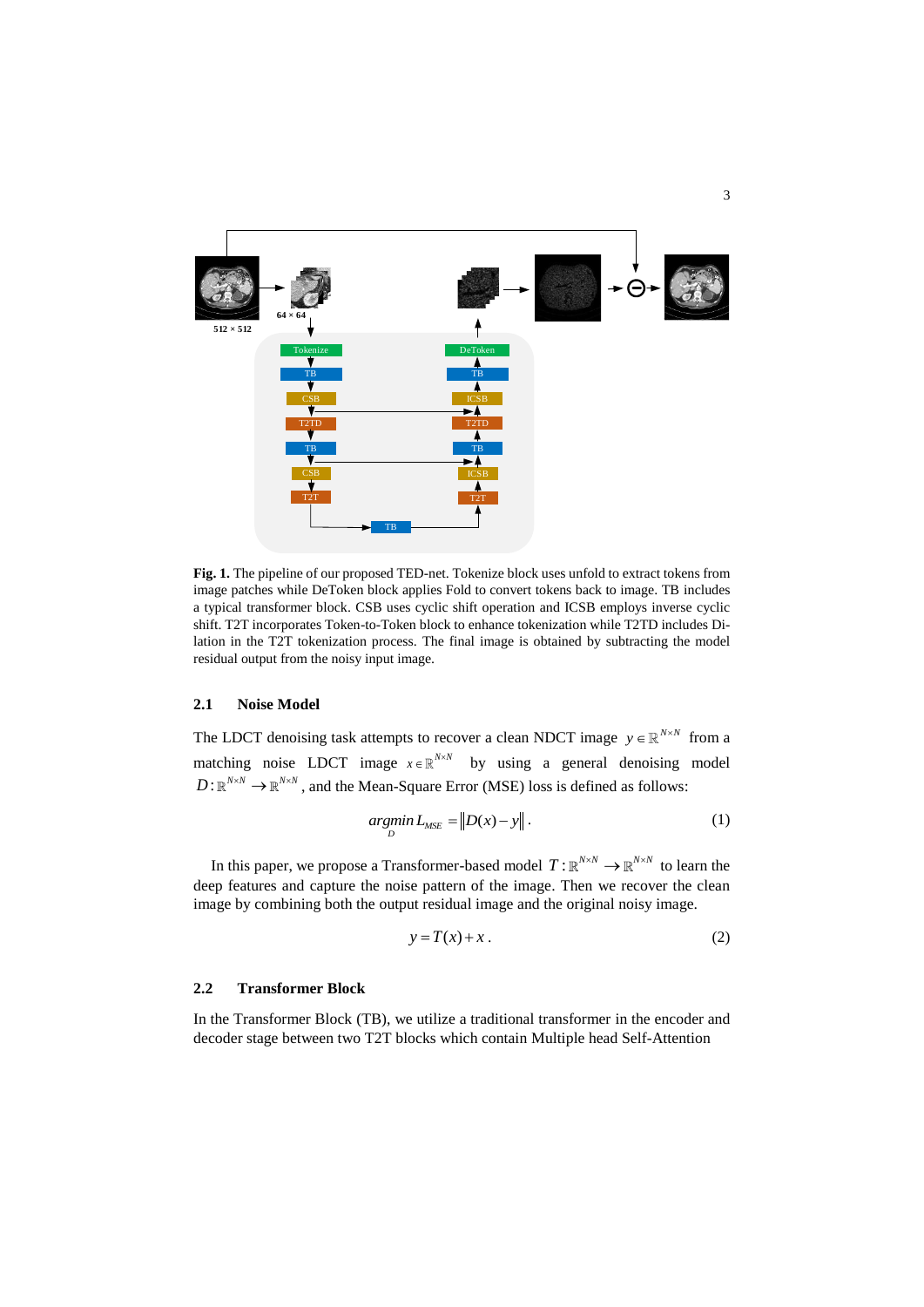(MSA), Multiple Layer Perceptron (MLP) and residual connection to promote the expressive power of this module. The output of TB  $T' \in \mathbb{R}^{b \times n \times d}$  has the same size as the input tokens  $T \in \mathbb{R}^{b \times n \times d}$ . Here *b* is batch size, *n* is the number of tokens, and *d* is the token embedding dimension.

$$
T' = \text{MLP}(MSA(T)).
$$
\n(3)



<span id="page-3-0"></span>**Fig. 2.** The architecture of T2TD block which includes reshape and unfold with dilation.

### **2.3 Token-to-token Dilation Block**

Token-to-Token (T2T) block is recently utilized to overcome the simple tokenization of image in vision transformer. Traditional tokenization only includes one tokenization process using either reshape or convolution, while the T2T block adopts a cascade tokenization procedure. We further use dilation in the tokenization process to refine the contextual information fusion and seek relation across larger regions. **[Fig. 2](#page-3-0)** illustrates the structure of T2TD block which consists of reshape and soft split with dilation.

**Reshape.** Given tokens  $T \in \mathbb{R}^{b \times n \times d}$  from last stage, they are first transposed to  $T^{\tau} \in \mathbb{R}^{b \times d \times n}$  and then reshaped into  $I \in \mathbb{R}^{b \times c \times h \times w}$ .

$$
I = \text{Reshape}(T). \tag{4}
$$

where  $c = d$  and  $h = w = \sqrt{n}$  are the channel, height and width of feature map, respectively.

**Soft Split with Dilation.** With the feature maps from the reshape stage, the soft split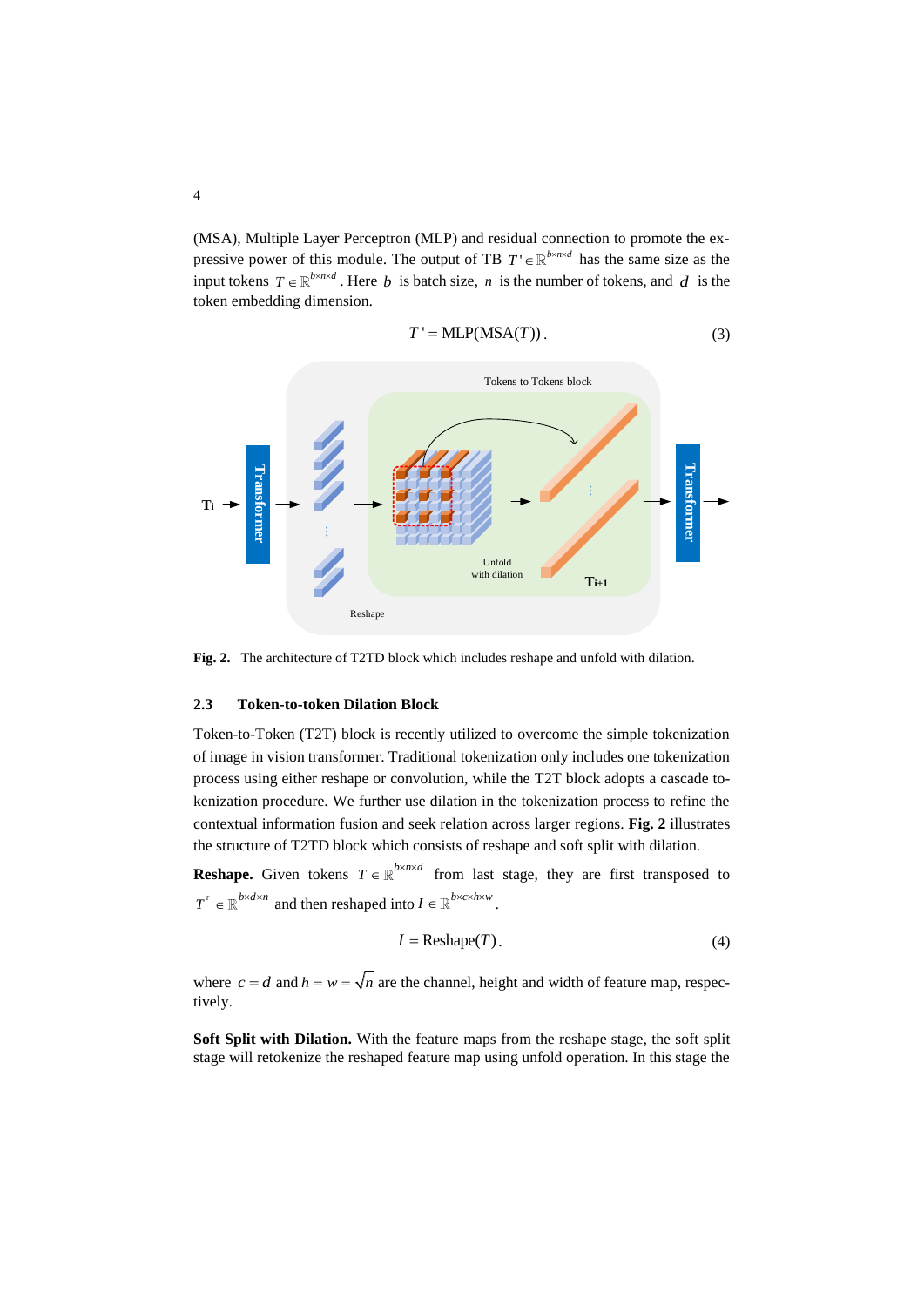four dimension feature maps  $I \in \mathbb{R}^{b \times c \times h \times w}$  are converted back to three dimensional tokens  $T^* \in \mathbb{R}^{b \times n' \times d'}$ . Through this operation, the number of tokens are reduced by combining several neighboring tokens into one unit though the embedding dimension is increased accordingly with several tokens concatenated together.

$$
T'' = \text{SoftSplit}(I) \tag{5}
$$

As demonstrated in **[Fig. 2](#page-3-0)**, dilation is also used in the unfold process to capture the contextual information with longer dependence. After the soft split with dilation, the input feature maps  $I \in \mathbb{R}^{b \times c \times h \times w}$  become  $T^* \in \mathbb{R}^{b \times n^* \times d^*}$  where  $d^* = c \times \prod k$ ernel and the total number of tokens  $n$ " after the soft split operation is calculated as:

$$
n'' = \left[ \frac{h - dilation \times (kernel - 1) - 1}{Stride} + 1 \right].
$$
 (6)

where *dilation, kernel*, and *stride* are related parameters in the Unfold operation.

**Cyclic Shift.** After the reshape process in the encoder network, we employ the cyclicshift to modify the shaped feature map. The pixel values in the feature map are assembled in a different way that will add more information integration in the model. Then, an inverse cyclic shift is performed in the symmetric decoder network to avoid any pixel shifts in the final denoising results. **[Fig. 3](#page-4-0)** exhibits the cyclic shift module and inverse cyclic shift module.

$$
I' = \text{CyclicShift}(I). \tag{7}
$$



<span id="page-4-0"></span>**Fig. 3.** The structures of Cyclic Shift and Inverse Cyclic Shift operations to enrich the tokenization process by fusion different kernel area.

# **3 Experiments and Results**

In this part, the data preparation, experiment settings and comparison results are presented. Our model is trained and evaluated on a public dataset, and the results show that our model outperforms other state-of-the-art models.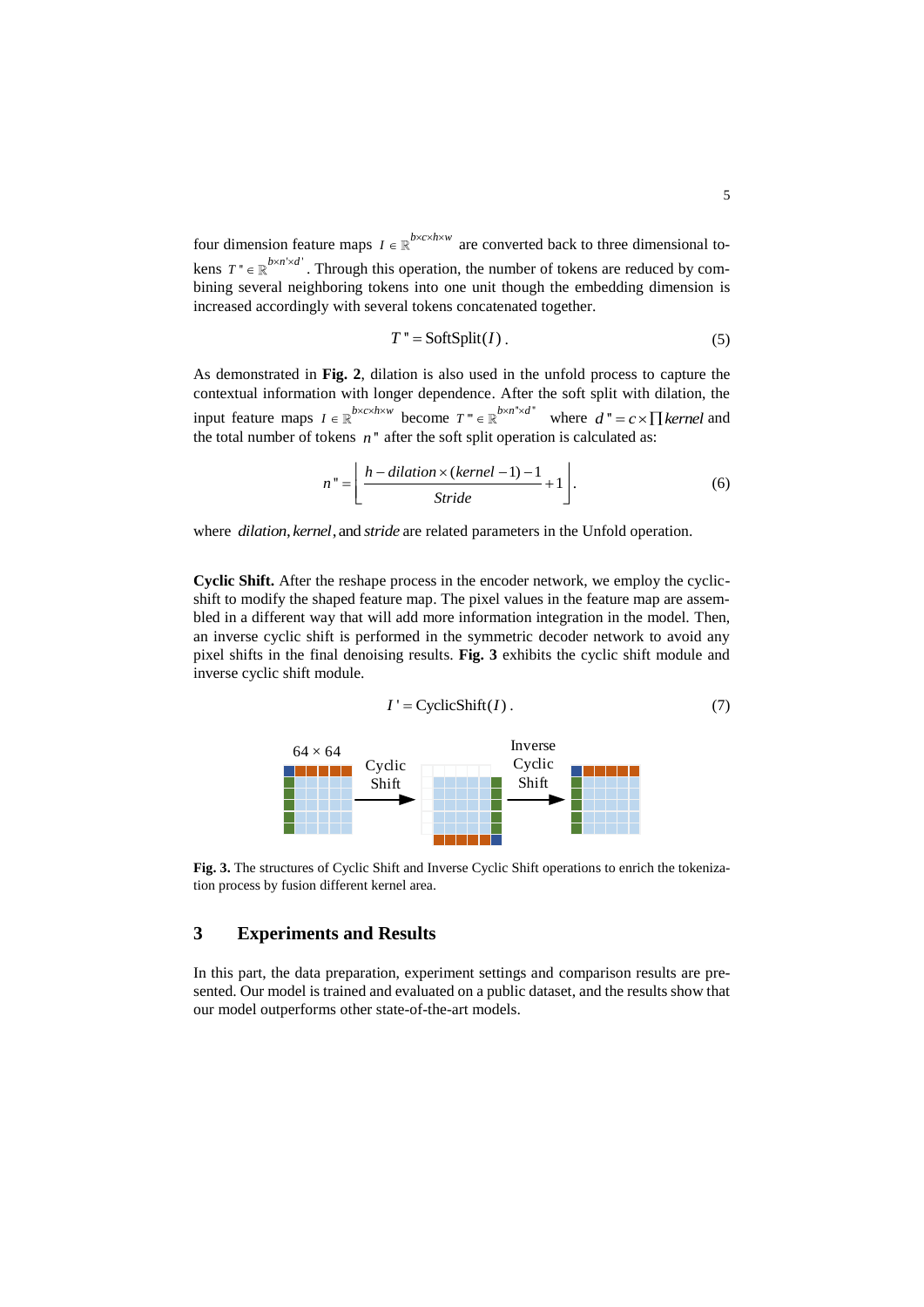### **Dataset**

A publicly released dataset from 2016 NIH-AAPM-Mayo Clinic LDCT Grand Challenge is used for model training and testing. We employ the patient L506 data for evaluation and the other nine patients for model training. The pairs of quarter-dose LDCT and normal-dose CT (NDCT) images are used to train the model. We randomly extract 4 image patches of 64×64 from each original image of size 512×512 in every epoch. Data augmentation is also applied to enlarge the dataset where we keep a copy of original image and then randomly apply image rotation (90 degrees, 180 degrees or 270 degrees) and flipping (up and down, left and right) to the original one.

### **Experiment Settings**

The experiments are running on Ubuntu 18.04.5 LTS, with Intel(R) Core (TM) i9- 9920X CPU @ 3.50GHz using PyTorch 1.5.0 and CUDA 10.2.0. The models are trained with 2 NVIDIA 2080TI 11G GPUs. Here are the details of our experiment setting: in the encoder block, our model consists of three soft split stages, two transformer layers, and two cyclic shift layers, while in the decoder block it includes three inverse soft split stages with fold operations, two transformer blocks and two corresponding inverse cyclic shift operations. One additional transformer layer is between the encoder and decoder parts to further incorporate more feature inference. The kernel size for the three unfold/fold operations are  $7\times7$ ,  $3\times3$ ,  $3\times3$  with a stride of (2,1,1) and a dilation of (1,2,1), respectively. Moreover, the token dimension in the encoder/decoder part is 256, and pixel quantity is 2 for the two cyclic shift layers. We use a patch number of 4 for

<span id="page-5-0"></span>

Fig. 4. The denoising results of different networks on L506 with lesion No.575. The display window is [-160, 240] HU. (b)-(f) are from RED-CNN, WGAN-VGG, MAP-NN, AD-NET and our proposed TED-net, respectively. (a) and (g) are LDCT and NDCT images.

(g) NDCT

6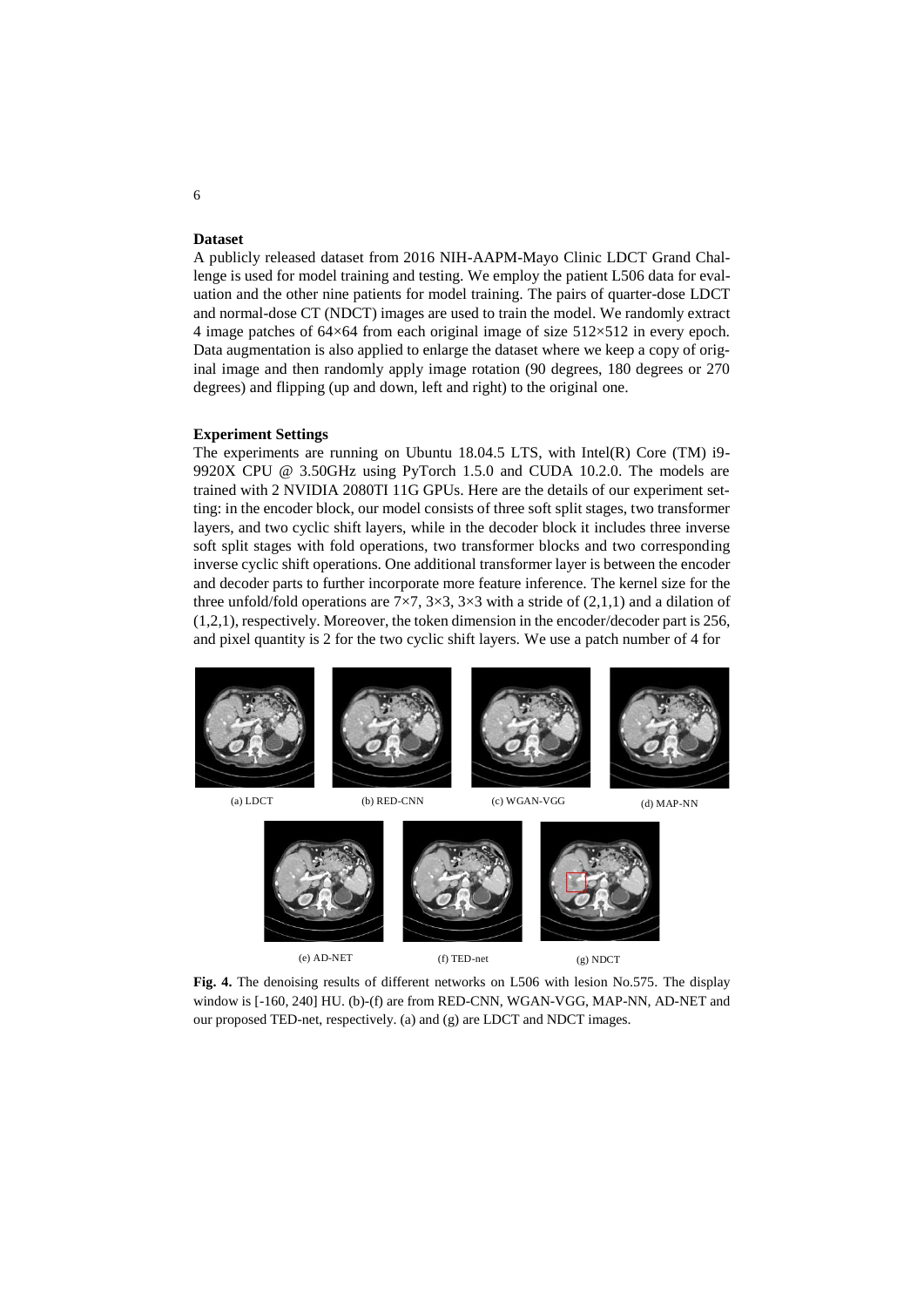

**Fig. 5.** The amplified ROIs of different network outputs in the rectangle marked in **[Fig. 4](#page-5-0)**.

<span id="page-6-0"></span>

**Fig. 6.** The performance of TED-net on case L506 with lesion No. 576 and complementary magnified RIOs.

<span id="page-6-1"></span>training and the epochs are 4000. Adam is adopted to minimize the MSE loss with an initial learning rate of 1e-5. In the evaluation stage, we segment the  $512\times512$  image into overlapped 64×64 patches, and only crop out the center part of the model output to aggregate to the final whole predictions to overcome the boundary artifacts.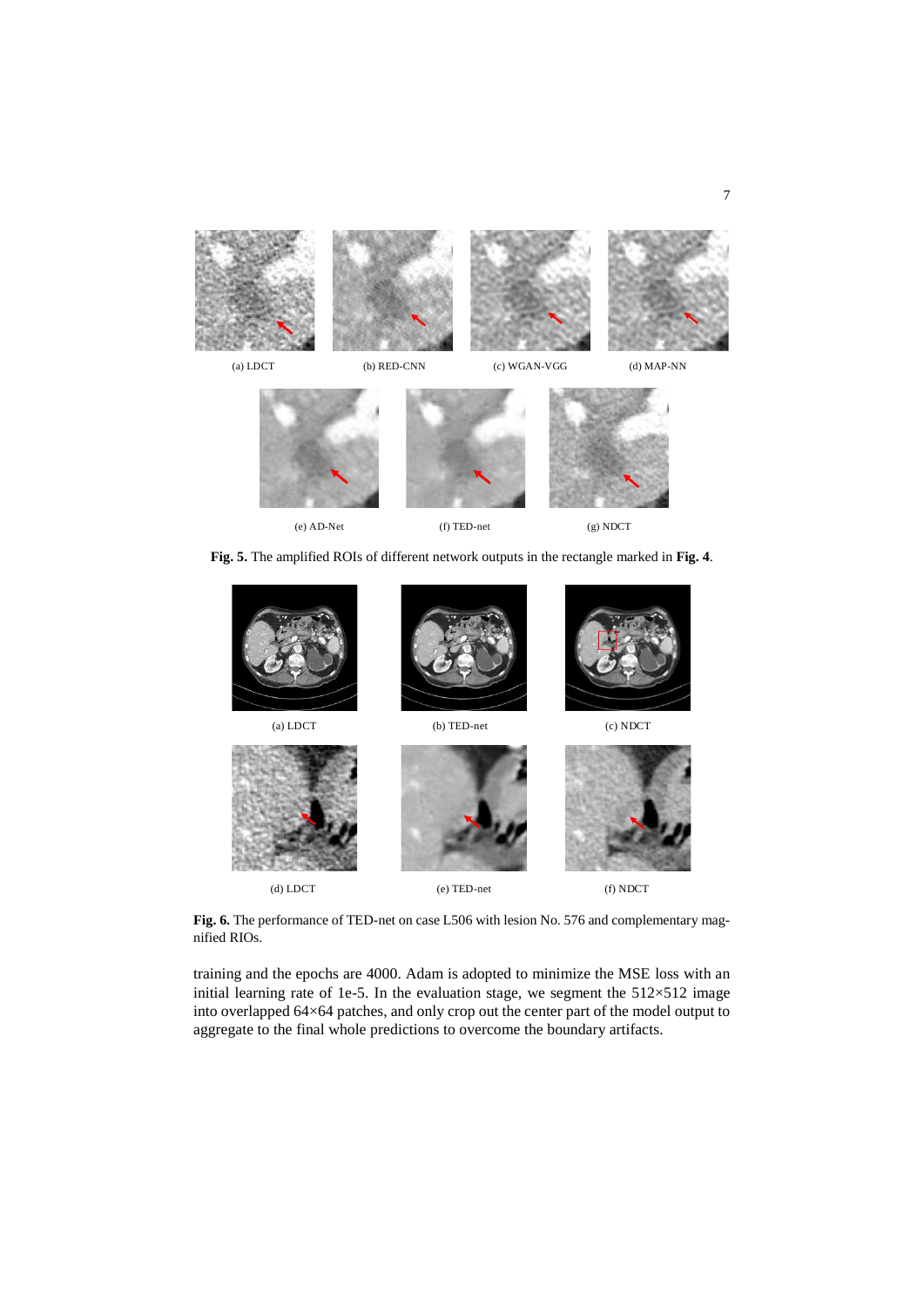### **Comparison results**

SSIM and RMSE are adopted to quantitatively measure the quality of the denoised image. Our model is compared with state-of-the-art baseline algorithms: RED-CNN [11], WGAN-VGG [12], MAP-NN [33], and AD-NET [34]. RED-CNN, MAP-NN, and WGAN-VGG are popular low dose CT denoising models while AD-NET has high performance on gray image denoising. We retrain AD-NET on AAPM dataset with the same setting as other methods and obtain a comparison result. **[Fig. 4](#page-5-0)** shows the results of different networks on L506 with lesion No.575. **[Fig. 5](#page-6-0)** demonstrates the amplified ROIs from the rectangular area marked in **[Fig. 4](#page-5-0)**. **[Fig. 6](#page-6-1)** illustrates the performance of our TED-net on lesion No.576. **[Fig. 4](#page-5-0)**, **[Fig. 5](#page-6-0)** and **[Fig. 6](#page-6-1)** show that our TED-net has a better performance in removing the noise/artifact and maintaining high-level spatial smoothness while keeping the details of the target image. However, other methods have more blotchy noisy textures. Additionally, quantitative results from **[Table 1](#page-7-0)** also confirm that our model outperforms other models.

<span id="page-7-0"></span>**Table 1.** Quantitative results of different methods on L506

| Method         | <b>SSIM</b> | <b>RMSE</b> |
|----------------|-------------|-------------|
| <b>LDCT</b>    | 0.8759      | 14.2416     |
| <b>RED-CNN</b> | 0.8952      | 11.5926     |
| WGAN-VGG       | 0.9008      | 11.6370     |
| <b>MAP-NN</b>  | 0.8941      | 11.5848     |
| <b>AD-NET</b>  | 0.9041      | 9.7166      |
| TED-net*       | 0.9144      | 8.7681      |

## **4 Conclusion**

In this paper, a novel pure transformer-based convolution-free LDCT denoising algorithm is developed for clinical applications. In contrast, the most state-of-art models are based on CNN. To the best of our knowledge, this is the first research to apply pure transformer for LDCT denoising. Our contributions are mainly three-folds: (1) A convolution-free U-net like T2T-vit-based denoising transformer model is developed. (2) The dilation is used in the T2T stage to enlarge the receptive field to obtain more contextual information from the feature-maps. (3) A cyclic shift is used to furthermore refine the mode of image tokenization. Experimental results show our model outperforms other state-of-the-art models with the highest SSIM value and smallest RMSE value. In the future, this model can be further slimmed with a more powerful tokenization without downgrading of images.

8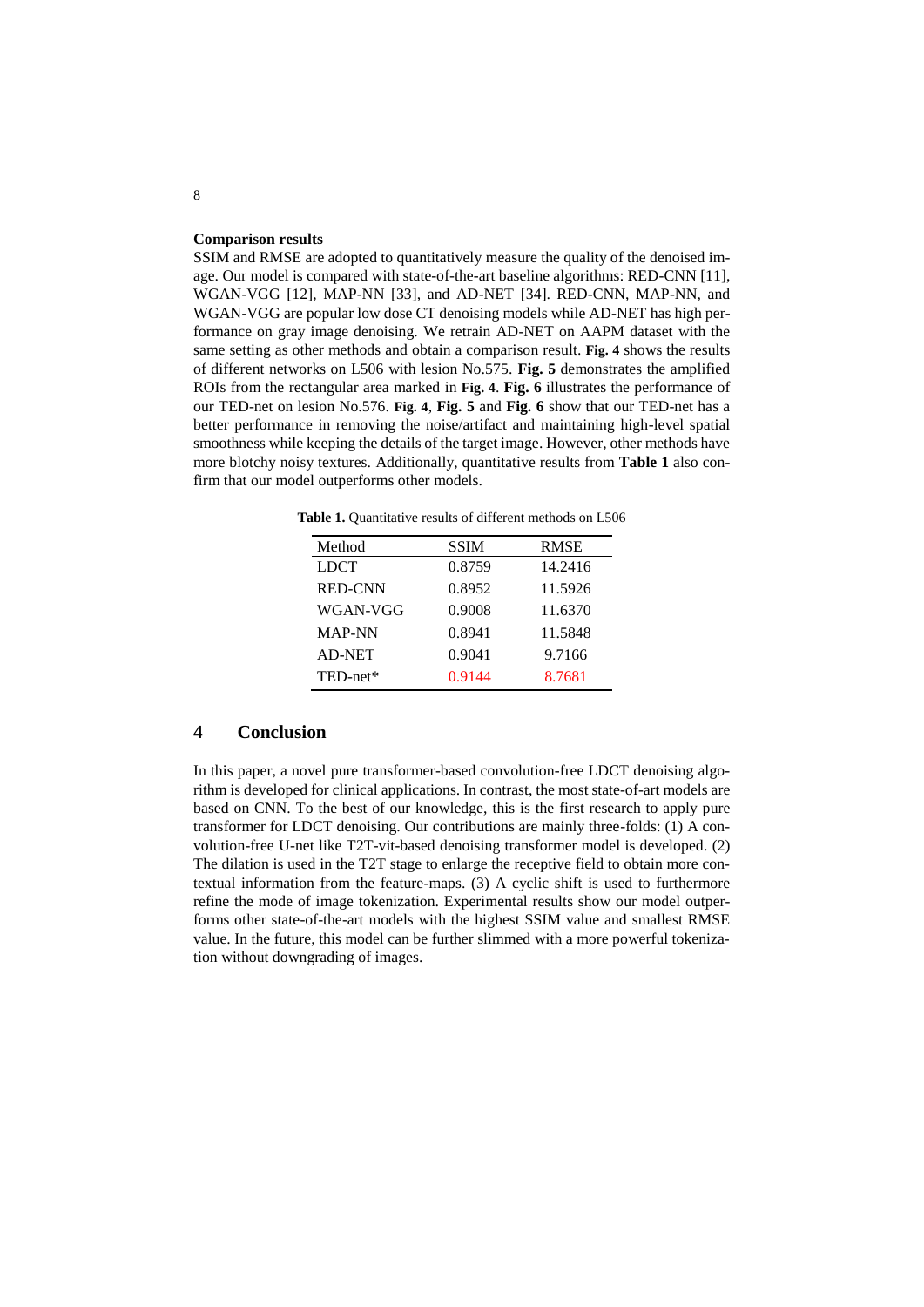### **References**

- 1. Yu, H. and G. Wang, *Compressed sensing based interior tomography.* Physics in medicine & biology, 2009. **54**(9): p. 2791.
- 2. Liu, Y., et al., *Adaptive-weighted total variation minimization for sparse data toward low-dose x-ray computed tomography image reconstruction.* Physics in Medicine & Biology, 2012. **57**(23): p. 7923.
- 3. Zhang, Y., et al., *Few-view image reconstruction with fractional-order total variation.* JOSA A, 2014. **31**(5): p. 981-995.
- 4. Sidky, E.Y. and X. Pan, *Image reconstruction in circular cone-beam computed tomography by constrained, total-variation minimization.* Physics in Medicine & Biology, 2008. **53**(17): p. 4777.
- 5. Tian, Z., et al., *Low-dose CT reconstruction via edge-preserving total variation regularization.* Physics in Medicine & Biology, 2011. **56**(18): p. 5949.
- 6. Xu, Q., et al., *Low-dose X-ray CT reconstruction via dictionary learning.* IEEE transactions on medical imaging, 2012. **31**(9): p. 1682-1697.
- 7. Tan, S., et al., *Tensor-based dictionary learning for dynamic tomographic reconstruction.* Physics in Medicine & Biology, 2015. **60**(7): p. 2803.
- 8. Ma, J., et al., *Low dose computed tomography image restoration using previous normal*‐*dose scan.* Medical physics, 2011. **38**(10): p. 5713-5731.
- 9. Yin, X., et al., *Domain progressive 3D residual convolution network to improve low-dose CT imaging.* IEEE transactions on medical imaging, 2019. **38**(12): p. 2903-2913.
- 10. LeCun, Y., Y. Bengio, and G. Hinton, *Deep learning.* nature, 2015. **521**(7553): p. 436-444.
- 11. Chen, H., et al., *Low-dose CT with a residual encoder-decoder convolutional neural network.* IEEE transactions on medical imaging, 2017. **36**(12): p. 2524- 2535.
- 12. Yang, Q., et al., *Low-dose CT image denoising using a generative adversarial network with Wasserstein distance and perceptual loss.* IEEE transactions on medical imaging, 2018. **37**(6): p. 1348-1357.
- 13. Fan, F., et al., *Quadratic autoencoder (Q-AE) for low-dose CT denoising.* IEEE transactions on medical imaging, 2019. **39**(6): p. 2035-2050.
- 14. Vaswani, A., et al., *Attention is all you need.* arXiv preprint arXiv:1706.03762, 2017.
- 15. Devlin, J., et al., *Bert: Pre-training of deep bidirectional transformers for language understanding.* arXiv preprint arXiv:1810.04805, 2018.
- 16. Xin, J., et al., *Deebert: Dynamic early exiting for accelerating bert inference.* arXiv preprint arXiv:2004.12993, 2020.
- 17. Zhang, Y., et al., *Dialogpt: Large-scale generative pre-training for conversational response generation.* arXiv preprint arXiv:1911.00536, 2019.
- 18. Brown, T.B., et al., *Language models are few-shot learners.* arXiv preprint arXiv:2005.14165, 2020.